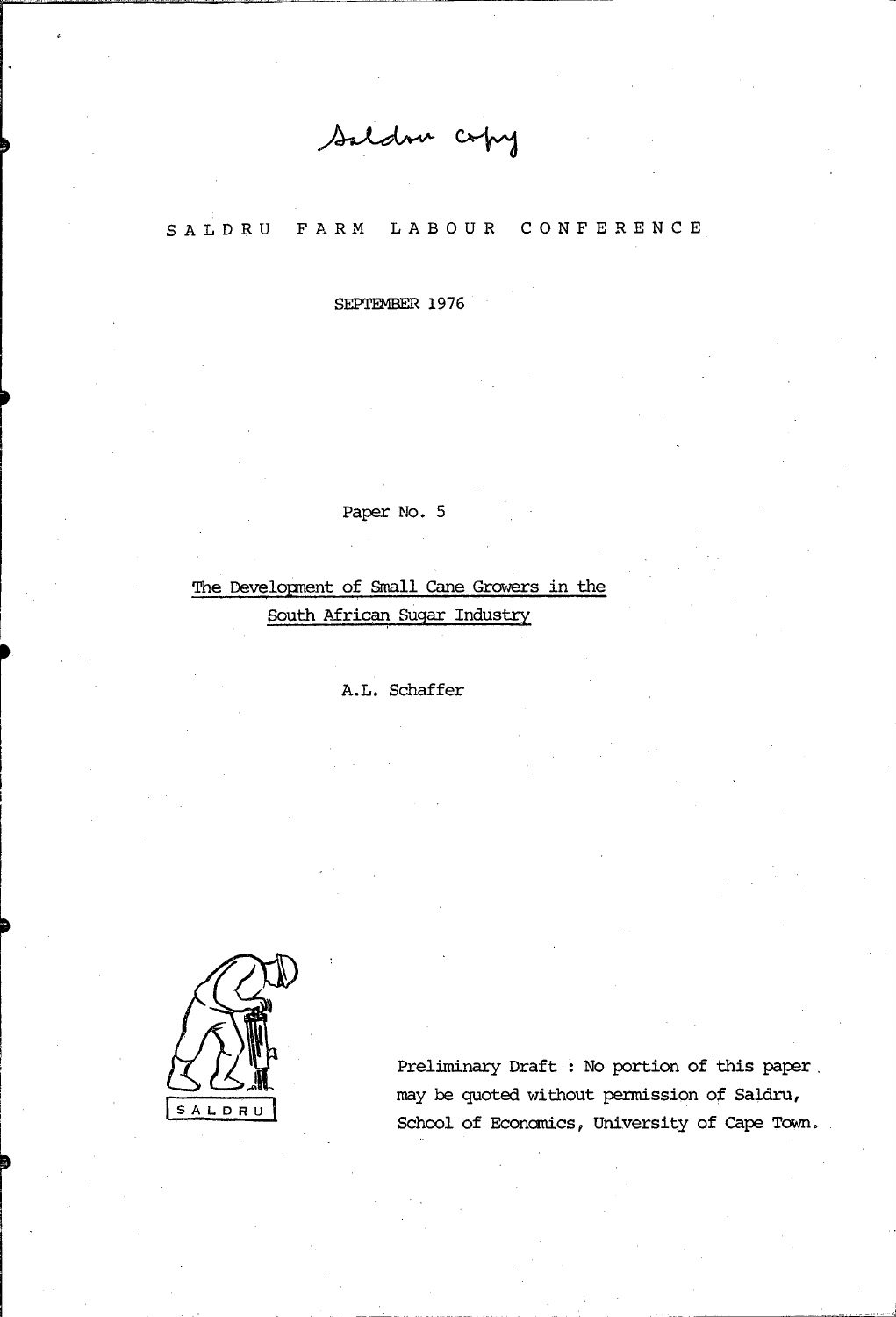## THE DEVELOPMENT

OF

# S MALL CANE GROWE RS

# IN THE

SOUTH AFRICAN SUGAR INDUSTRY

Paper by A.L. Schaffer June, 1976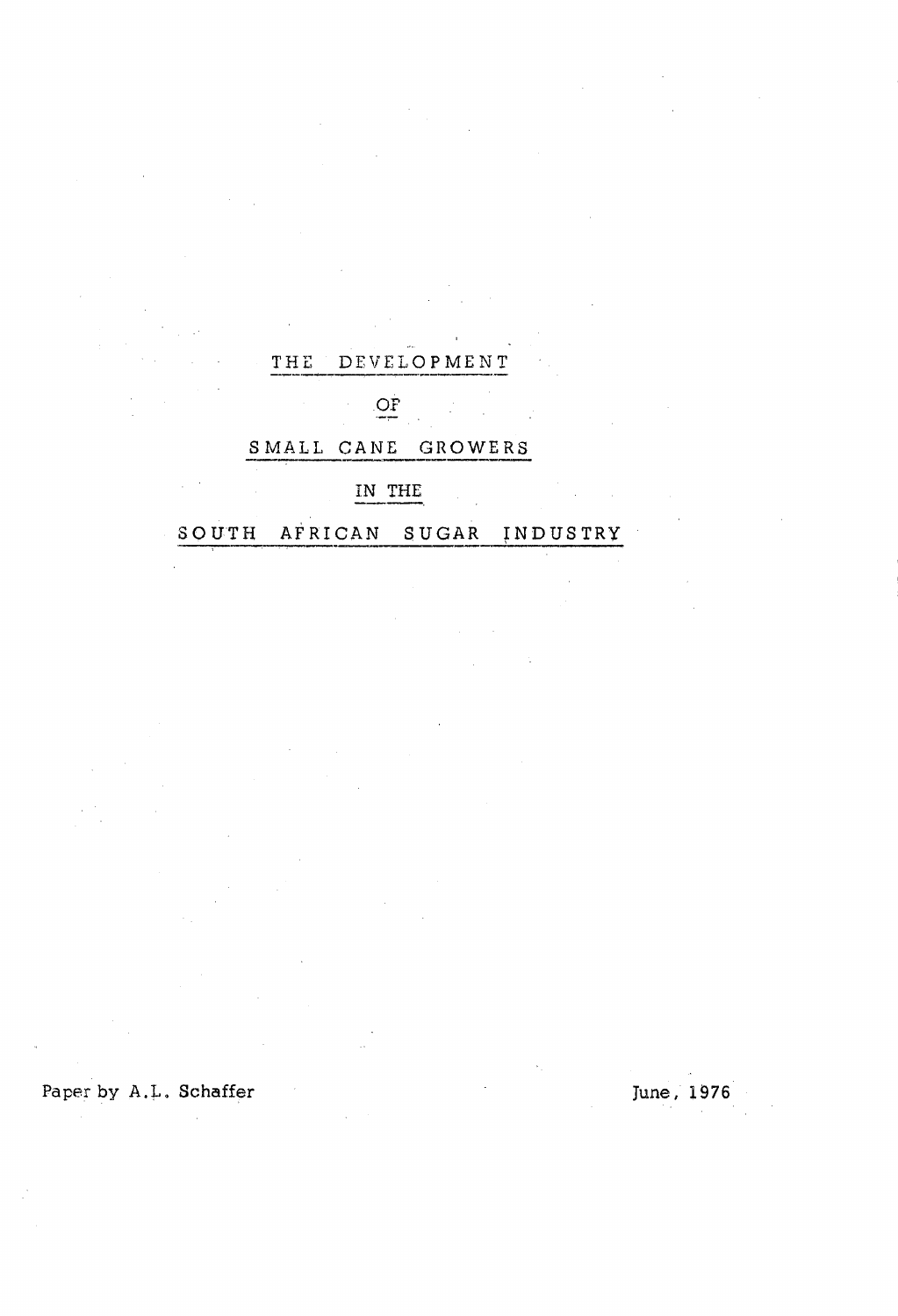, This paper describes the South African Sugar Association's programme for the development of small cane growers.

### A. ESTABLISHMENT OF THE SMALL CANE GROWERS' FINANCIAL AID FUND

1. For some time the South African Sugar Association has recognised that it has a special obligation to its developing members and on the 30th April, 1973, it established a trust fund of R5 million to promote their advancement. The amount of R5 million was obtained from the proceeds of the  $1972/73$ crop. The staff to administer the fund was appointed at the beginning of 1974. The fund was named the Small Cane Growers' Financial Aid Fund and I shall refer to it simply as the Fund.

2. The term "developing member" is an inexact expression and it was necessary for the Association to state in precise terms whom the Fund would assist. It decided that the money should be used to benefit small cane growers and it defined a small cane grower as one whose average deliveries to a mill over the preceding two seasons had not exceeded 1 000 metric tons of cane and who has no access to normal credit facilities.

3. The Association also resolved that the Fund should be operated as a revolving credit. In other words, although the Fund is a non-profit organisation, financial qssistance to individuals is made available on a loan basis only and interest and redemption will be utilised to provide further assistance. This is especially necessary because of the high potential for new development particularly in KwaZulu. (see Section C, 3). Interest on loans is at the rate of 3% per annum for the first four years and at the rate of 5% per annum for the following six years. All loans must be redeemed within ten years.

4. The recovery of loans is effected by the deduction by millers as agents of the Fund of the interest and redemption due by borrowers from the proceeds of cane delivered by them to the mills over a period of ten years. All the existing mills in the industry have agreed to perform this service without charge to the Fund or to the grower.

5. It was always intended that the main beneficiaries from assistance provided by the Fund would be African, Indian and Mangete growers .and before the Fund was formally established the South African Sugar Association discussed the concept with and received the approval and support of the KwaZulu Government, the Natal Indian Cane Growers' Association and the Mangete Cane . Growers' Association. (The Mangete growers are descendants of the late John the Fund was formally established the South African Sugar Association dis<br>the concept with and received the approval and support of the KwaZulu Gor<br>ment, the Natal Indian Cane Growers' Association and the Mangete Cane<br>Grow

6. It was apparent from the outset that a rigid, centralised administration from the South African Sugar Association's office in Durban was neither practical nor desirable • Mill group local committees, comprising both grower and miller members, were therefore formed to administer the Fund in mill areas. The members of these committees have voluntarily given their time and their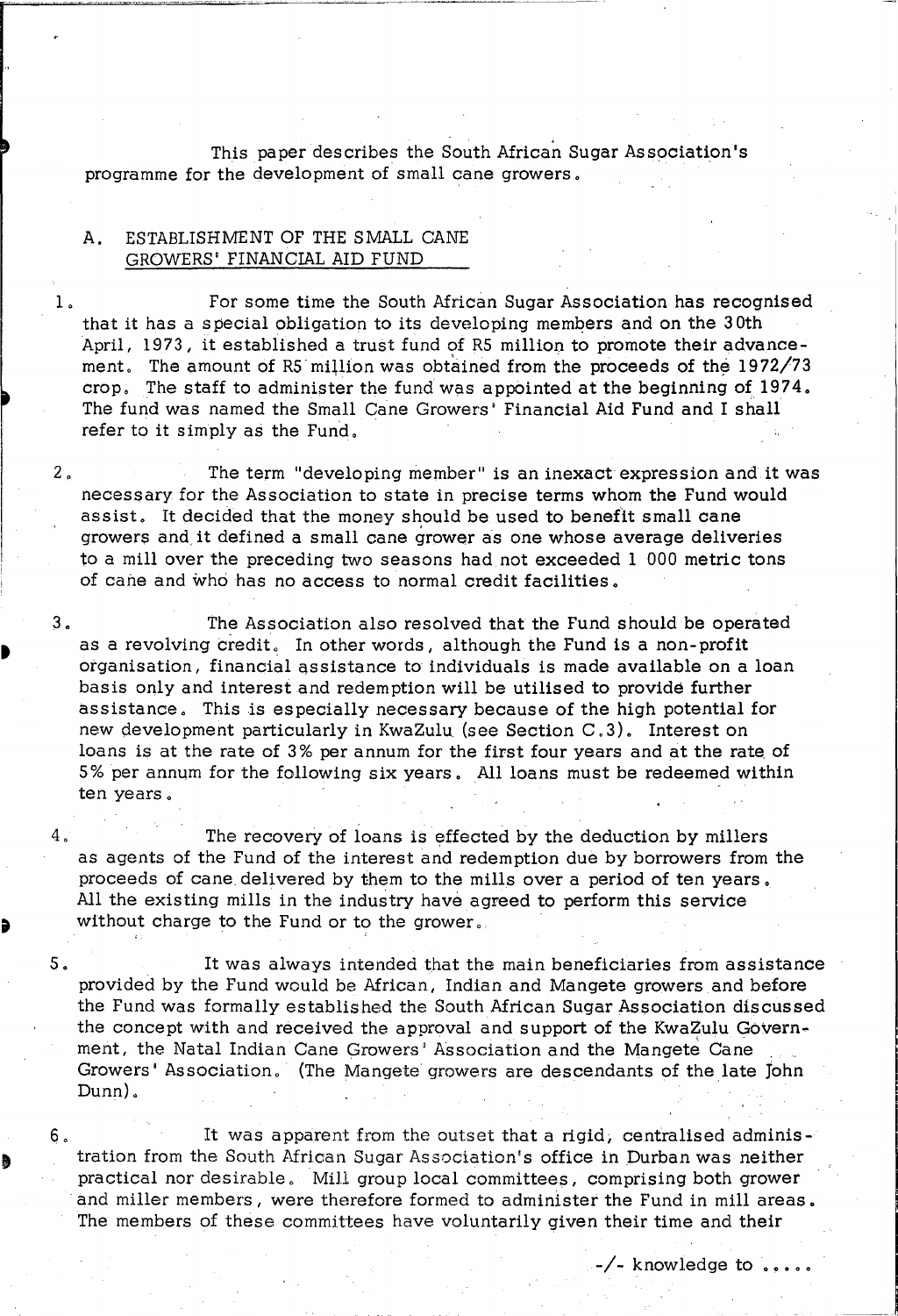knowledge to promote the objectives of the Fund. Mill group local committees have the benefit of the advice of local committees nominated by the KwaZulu Government, the Natal Indian Cane Growers i Association and the Mangete Cane Growers' Association. The members of these committees are prominent persons in their own communities and they also serve without remuneration.

7. The costs of administering the Fund are paid by the South African Sugar Association and are not a charge against the Fund i.e. the Fund incurs' . no expenditure on its administration.

8. In KwaZulu the Fund is permitted to operate only with the approval of the KwaZulu Department of Agriculture and Forestry.' This Department prescribes what areas of KwaZulu may be used for sugarcane farming and it has agreed to construct and to bear the cost of necessary soil conservation works, contour banks and access roads subject, of course, to the limitations of its own budget.

#### B. EDUCATION, TRAINING AND EXTENSION SERVICES

reads:

1. Paragraph 5 of the preamble to the Fund's administrative rules

"It is envisaged that ultimately the Fund will ensure maximum benefit for the developing sections of the . Sugar Industry and the creation of improved living standards, opportunities for training, and the assumption of full responsibility for the management of their own affairs at the earliest opportunity".

The Fund is consequently more than a provider of low-interest credit: it is essentially a development agency and its main objective is to change the recipients from dependence upon financial assistance to self-reliance.

2. If there is expenditure on physical development, there should be a proportionate development of the human resources. If small farmers are to res pond to the new opportunities, they require a higher level pf training and agricultural knowledge. The South African Sugar Association recognised from the outset that extension services are an essential complement to financial assistance and, in consultation with the KwaZulu Government, it resolved to construct three farmers' centres in KwaZulu where farmers' days, seminars, courses in sugarcane husbandry and agriculture, bookkeeping and the economics of agriculture, instruction in the servicing and maintenance of tractors and farm equipment, and so on, will be held. Educational programmes should be for the whole family and appropriate courses will be given for farmers' wives and for members of the community: for example home economics, child care, music, arts and crafts and family relations.

3. The three farmers' centres were com'pleted and equipped by the beginning of this (1976) yearat a cost of approximately R650 000 and were then

 $-\sqrt{ }$  donated by the  $\dots$ .

..

, ~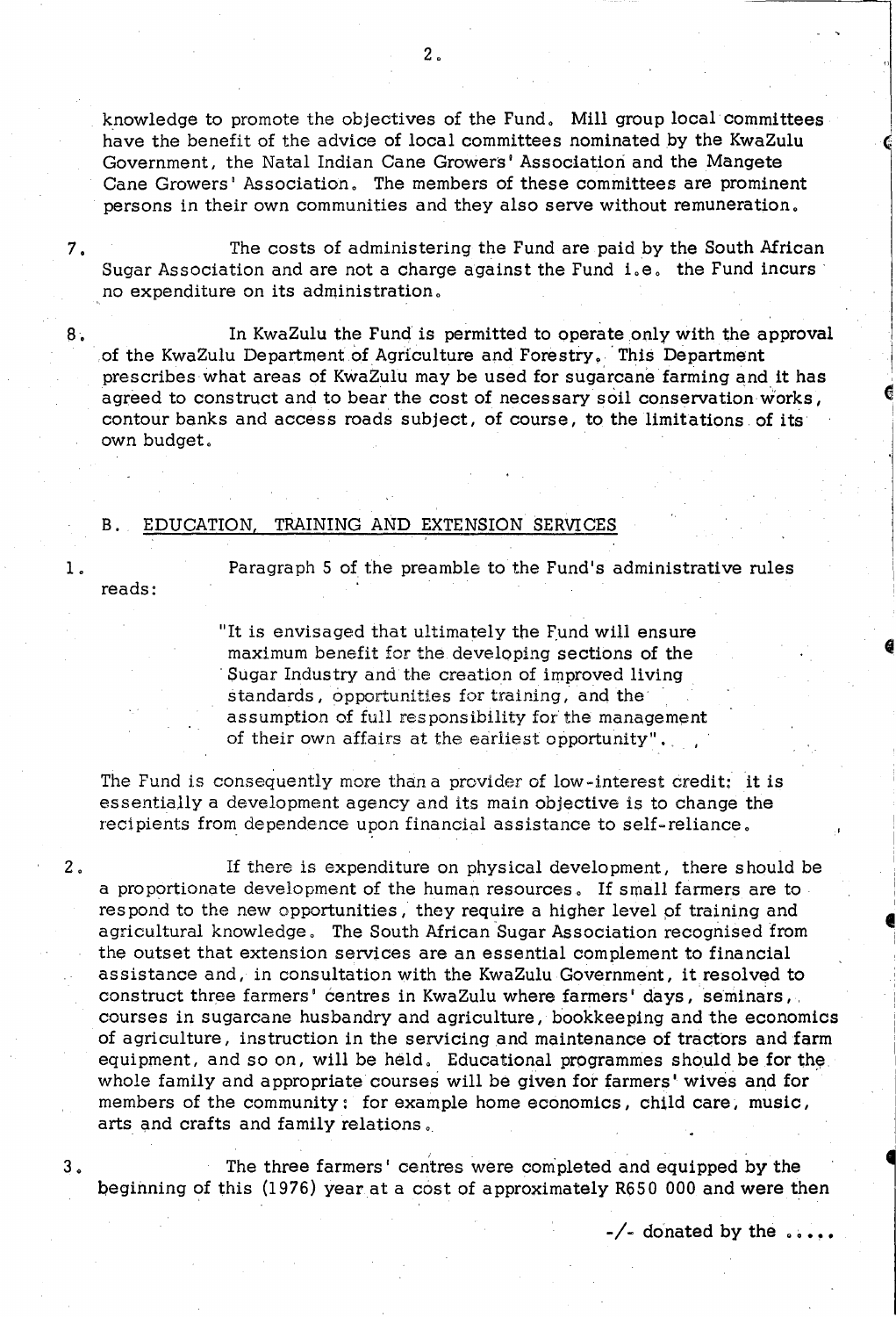donated by the Association to the Government of KwaZulu which staffs, administers and maintains them. They are in daily use. The centres also provide a suitable venue for conferences of non-agricultural organisations and for meetings with officials and it is probable that they will develop into community centres in addition to their primary function as the centres of gravity of the agricultural sector.

For the Indian and the Mangete small farmers the Fund has established a mobile extension service which visits each community in its own area: -

On 1st September, 1974, Mr K. Govindasamy, an Agricultural Assistant in the Agronomy Department of the South African Sugar Association's Experiment Station, was appointed as the Fund's first Indian Extension Officer to work amongst the Indian sugarcane growers. The appointment of a second Indian Extension Officer is now being considered.

As part of its educational programme, the Fund made provision in its estimates for travel and study grants to leaders, potential leaders and civil servants who are especially interested in agricultural and rural development, to visit other countries to see what is being done elsewhere for the development of rural communities. Last year the Fund made travel grants to the following persons in the KwaZulu Department of Agriculture and Forestry to enable them to visit the United States of America, Puerto Rico, the United Kingdom and Italy for this purpose:-

> The Hon. Chief S.O. Sitole, Executive Councillor for Agriculture and Forestry,

Mr C.N. Smit, Director of the Department of Agriculture and Forestry,

Mr A.V.R. Dicks, Chief Professional Officer (Planning)

Mr B.V. Simamane, Agricultural Officer and

The Swaziland Government, the Commonwealth Development Corporation and a number of overseas agencies are engaged in agricultural and rural development in Swaziland. The Fund was informed that Swaziland was well worth visiting and the Secretary of the Fund arranged and conducted an educational tour by a group of KwaZulu officials and chiefs to Swaziland to study development methods there.

#### C. STATISTICS

 $4<sub>1</sub>$ 

 $5<sub>o</sub>$ 

7.

 $1<sub>0</sub>$ 

In the tribal areas the majority of the people have a direct interest in the land and agriculture has a major role to play. On the coastal belt of Natal and Zululand sugarcane appears to be the only major agricultural crop that is able to provide the financial returns which can make farming a safe investment: there is an expanding market; there is a one-channel marketing organisation viz. the South African Sugar Association. Sugar is

 $\frac{1}{2}$  also the one  $\cdots$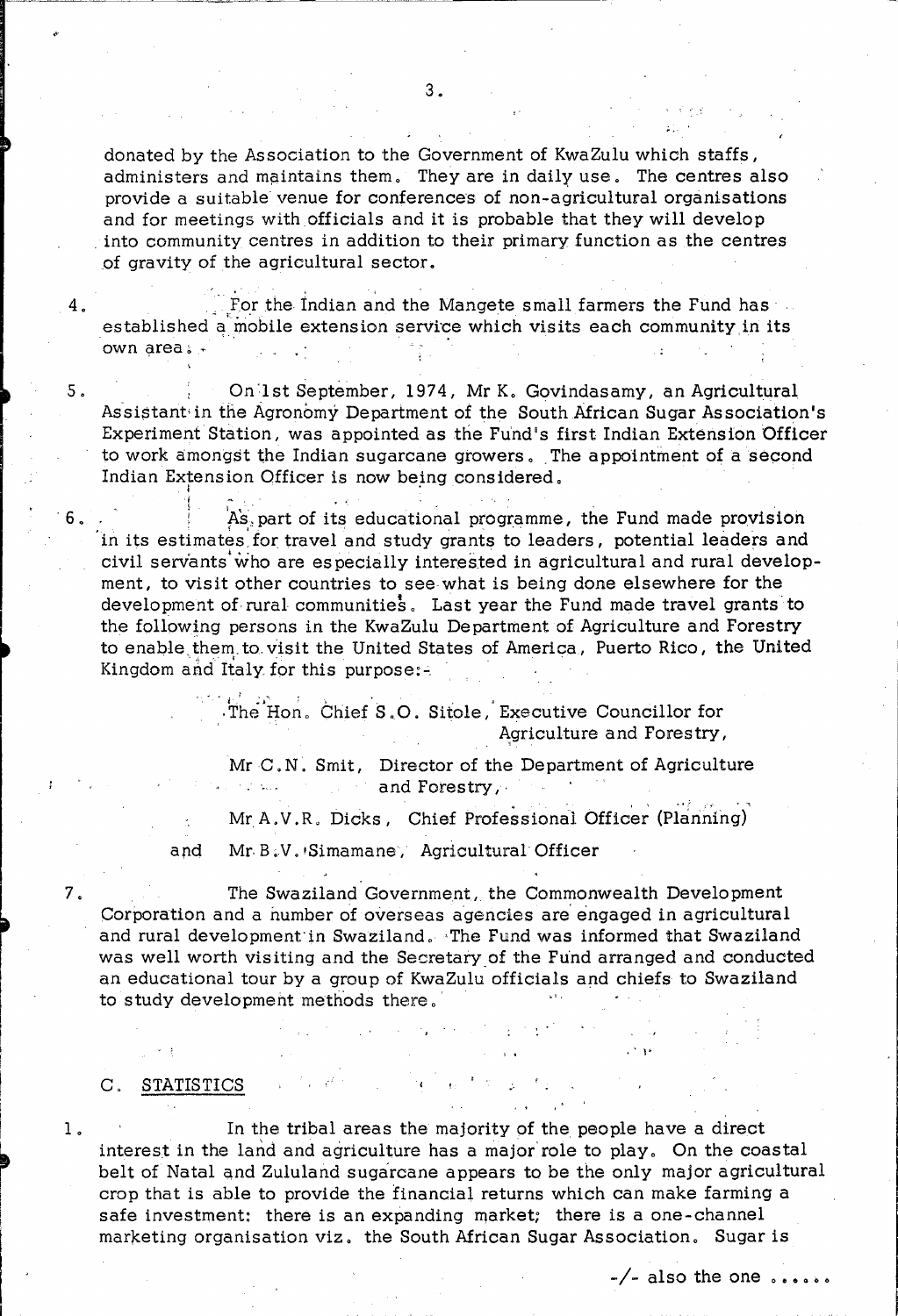also the one crop that offers a large agro/industrial package: there appear to be no other agricultural development options.

 $2.$ 

This table reflects the number and the productivity of Zulu, Indian and Mangete growers for the 1973/74 and 1974/75 seasons:-

| 1973/74                              | Number of<br>registered<br>growers | Extent of<br>their<br>farmlands<br>in hectares | Tons of<br>cane<br>delivered | Average<br>yield per<br>hectare<br>in tons | Percentage<br>of growers<br>who delivered<br>cane to mills |
|--------------------------------------|------------------------------------|------------------------------------------------|------------------------------|--------------------------------------------|------------------------------------------------------------|
| Zulu<br>Indian<br>Mangete            | 4 28 0<br>1 8 4 4<br>57            | 14 861<br>25 722<br>1 578                      | 367047.<br>838 100<br>32 019 | 24,7<br>32,6<br>20,3                       | 78%<br>84%<br>72%                                          |
| 1974/75<br>Zulu<br>Indian<br>Mangete | 4 741<br>1 8 4 1<br>57             | 17 048<br>26'028,5<br>$1355 -$                 | 418 784<br>913 600<br>29 968 | 24,6<br>35,1<br>22,1                       | 74%<br>84,7%<br>77%                                        |

 $N.B.$ 

 $3<sub>1</sub>$ 

Some of the Indian farmers are not "small cane growers" as  $(a)$ defined in the rules.

 $(b)$ The average industrial yield is 50 tons sugarcane per hectare per annum and small growers' deliveries are included in calculating the industrial average. Zulu and Mangete small growers' productivity is therefore a little less than half of the industrial average.

The following is a summary of the approximate potential of KwaZulu for the production of sugarcane:-

|                                                                                                  | Hectares  |
|--------------------------------------------------------------------------------------------------|-----------|
| Total area within the climatic limits for sugar<br>production                                    | 1 307 833 |
| Arable land with sufficient rainfall                                                             | 159 155   |
| Arable land with sufficient rainfall as a                                                        |           |
| Makatini Flats - total suitable arable land  40.000                                              | $30000 -$ |
| Area under cane in KwaZulu as at 1st May,<br>1972                                                | 13 576    |
| High potential cane land over and above that<br>planted 1972                                     | 51 620    |
| it may be assumed that high potential land<br>area is essentially and the component of the anti- | 65 196    |

 $4<sub>a</sub>$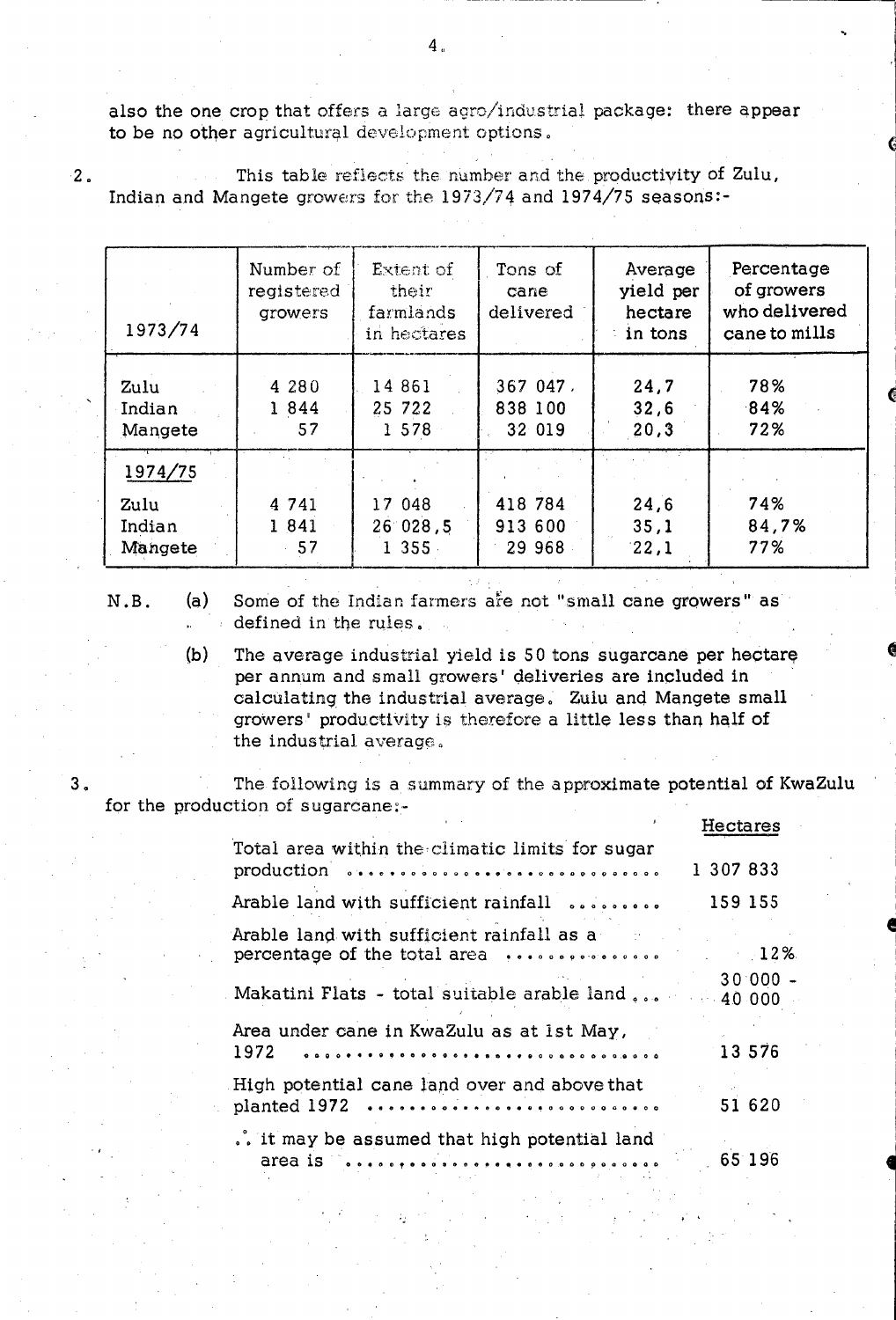| Registered quota land as at 1st May, 1976<br>$\ddot{\phantom{a}}$                                                                                                                                    |  | 21 332         |  |
|------------------------------------------------------------------------------------------------------------------------------------------------------------------------------------------------------|--|----------------|--|
| .°. High potential land still to be planted<br>may be assumed to be $(65\ 196 - 21\ 332)$                                                                                                            |  | 43 864         |  |
| Block development land which is available                                                                                                                                                            |  | 17850          |  |
| there is a further $26024$ (43864 - 17850)<br>hectares of high potential lands (exclu-<br>ding block development) and 93 959<br>$(159155 - 65196)$ hectares of land which<br>could produce sugarcane |  |                |  |
| To develop the remaining high potential<br>land, 43 864 hectares, it would cost: (the<br>present day price, excluding infrastructure<br>costs, is $\frac{1}{k}$ R600,00 per hectare)  R26 318 400,00 |  |                |  |
| Assuming that all the high potential land<br>were producing 50 tons/hectare/annum<br>the yield would be (excluding Makatini<br>Flats)                                                                |  | 3 259 800 tons |  |
| which would represent, with a price of<br>R12,00 per ton of sugarcane, a gross<br>income of (excluding Makatini Flats)  R39 117 600,00                                                               |  |                |  |
| KwaZulu produced 415 708 tons of sugar-<br>cane which at an approximate price of<br>R12,00/ton grossed (1975/76)  R 4 988 496,00                                                                     |  |                |  |
| which is approximately 12% of the<br>ţ.<br>potential income                                                                                                                                          |  |                |  |

 $5<sub>o</sub>$ 

(excluding Makatini Flats)

 $\mathbf{A}^{\dagger}$ 

I

•

4. The estimated establishment costs of sugarcane lands, the ratoon cane maintenance costs and the costs of harvesting and transport for 1976/77 are reflected below.

Estimated Establishmont Costs for-the 1976/77 season

|                   | Rand per hectare |
|-------------------|------------------|
| Land preparation  | 90,00            |
| Planting          | 66,00            |
| Fertiliser        | 156,00           |
| . Seedcane        | 134,00           |
| Weed control      | 72,00            |
| - Sundries        | 22,00            |
|                   | 540,00           |
| Management and    |                  |
| Return on Capital | 90,00            |
|                   | R630,00          |
|                   |                  |
|                   |                  |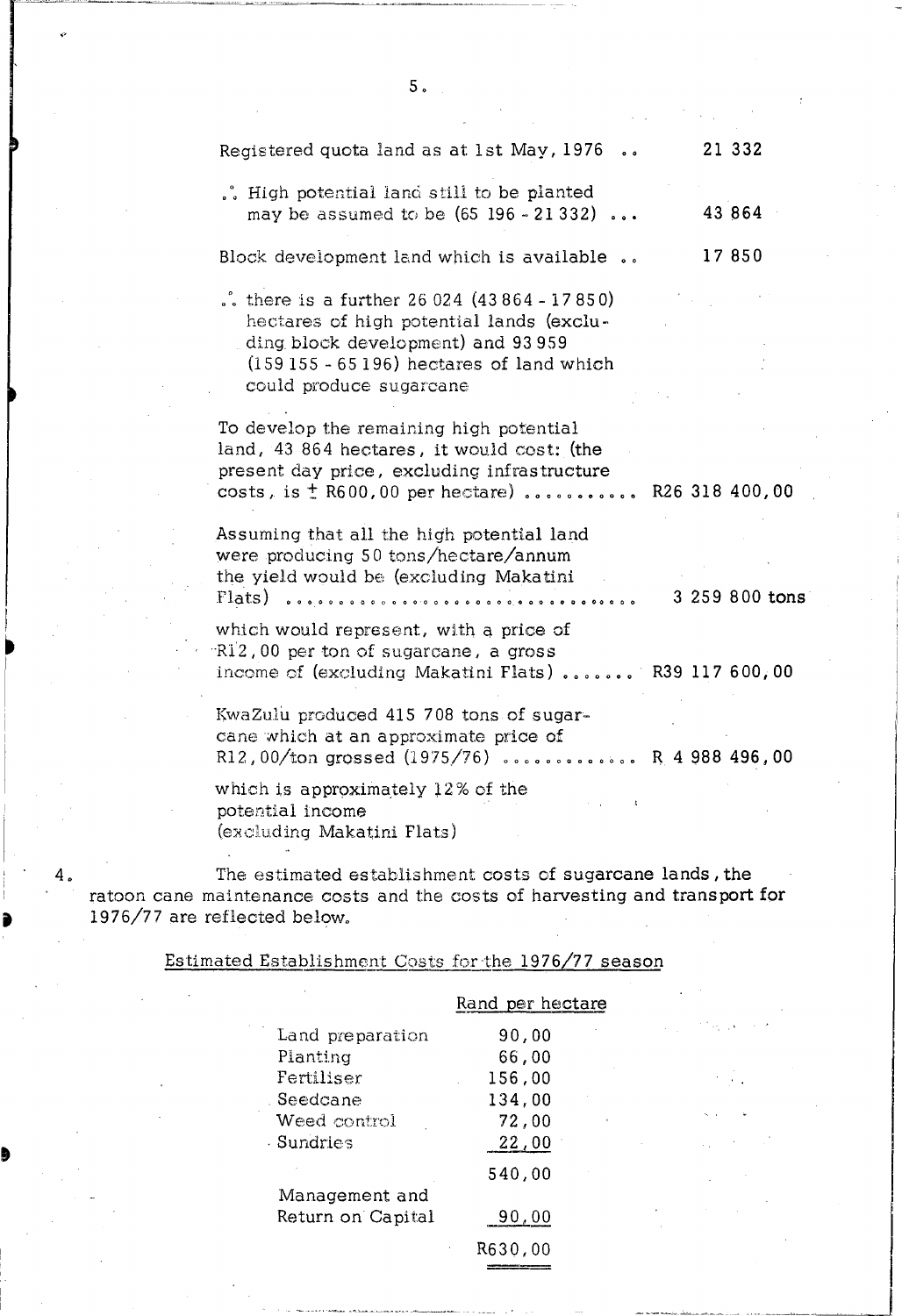| Fertiliser                          | 84,00   |
|-------------------------------------|---------|
| Weed Control                        | 60,00   |
| Sundries<br><b>Contract Manager</b> | 24,00   |
|                                     | R168,00 |
|                                     |         |

#### N.B. A farmer who does his own weeding will save R60 per hectare

| Harvesting and Transport costs<br>per ton cane cut | Rand per ton |
|----------------------------------------------------|--------------|
| Cutting<br>*Transport                              | 2,00<br>2,50 |
|                                                    | R4,50        |

## N . B. A farmer who cuts his own cane saves R2 per ton

\*Trans port includes infield and road trans port and transhipment.

s. If a full-time small grower who receives aid from the Fund benefits from extension services and improved "inputs" (fertilisers, heattreated seedcane and herbicides), his productivity should increase and there is no reasen why he should not attain the industrial average yield as . his management skills improve. The following tables indicate his income and expenditure on a sugarcane crop taken to the 4th ratoon (i.e. five cuttings over ten years) from a 10-hectare farm.

#### Estimated income and expenditure over ten years

|                                                        | Yield of 41 tons<br>cane per hectare<br>per annum<br>R | Yield of 50 tons<br>cane per hectare<br>per annum<br>/ (Industrial average<br>- R |
|--------------------------------------------------------|--------------------------------------------------------|-----------------------------------------------------------------------------------|
| Interest and redemption of loan of R6 400<br>(maximum) | 7938                                                   | 7938                                                                              |
| Cane maintenance costs                                 | 6 7 2 0                                                | 6 7 2 0                                                                           |
| Harvesting and transport costs                         | 18 452                                                 | 22 5 0 0                                                                          |
| Total Costs                                            | 33 110                                                 | 37 158                                                                            |
| Tons cut                                               | 4100                                                   | 5 0 0 0                                                                           |
| Gross income $@$ R12 per ton                           | .49200                                                 | 60 000                                                                            |
| Net income                                             | 16 090                                                 | 22 842                                                                            |
| Average annual Net income                              | 1 609                                                  | 2 2 8 4                                                                           |
|                                                        |                                                        |                                                                                   |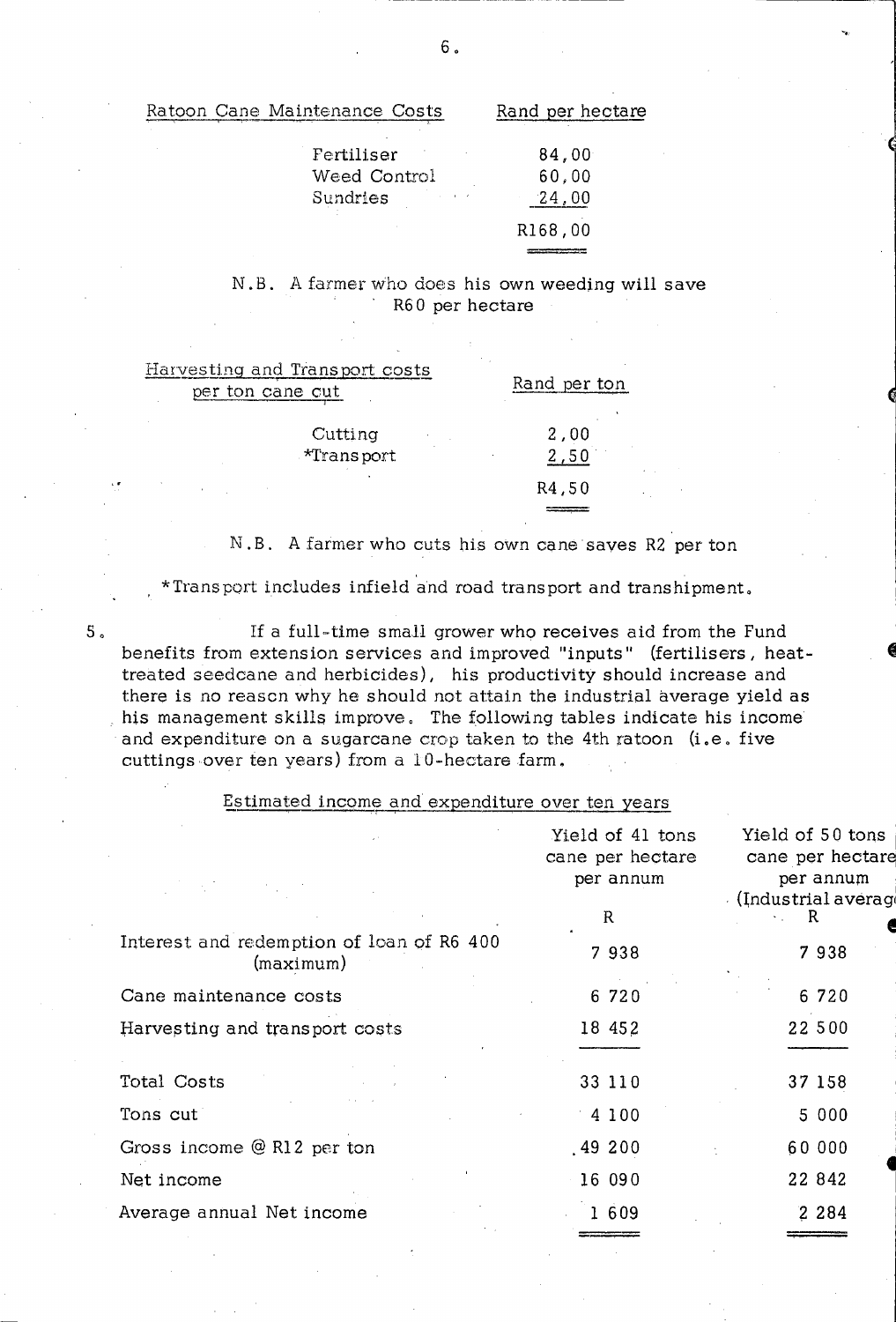Notes (1) Loan R640/hectare and cane price R12 per ton.

 $(ii)$ The grower will cut 5 hectares each year.

 $(iii)$ All costs calculated at estimated 1976/77 average.

(iv) KwaZulu farmers have the right to use the commonage.

(v) In KwaZulu the Government constructs infield roads and contours.

#### D. OBSTACLES TO DEVELOPMENT

1. A general restraint upon improved productivity for all small growers is their lack of equipment to prepare their canelands and to transport the harvest from the lands to the mill or loading zone. It is uneconomic 'for a small grower to purchase and to maintain a tractor, a trailer and heavy machinery. A solution to the problem of land preparation, harvesting and transportation may well lie in co-operative action and the Fund encourages groups of farmers and farmers' associations to pool their resources in order to provide essential services for their members. Where a properly constituted farmers' association or co-operative desires to provide necessary agricultural services for its members but is unable to do so due to lack of money, the Fund has agreed to consider the provision of the financial assistance required.

2. Where co-operative action has not been possible in KwaZulu, the Fund has asked the Bantu Investment Corporation to finance Zulu contractors to enable them to acquire the tractors, implements and machinery necessary to provide essential contractual services. To support the Zulu contractors whose establishment it encouraged, the Fund has given a directive that where a Zulu contractor is available and is capable of providing an efficient and economic service, preference should be given to him for the performance of contractual services in KwaZulu.

<sup>~</sup>0 Small growers (and this applies especially in KwaZulu) frequently have inadequate roads and the absence of bridges to contend with. In KwaZulu the Fund may only perform a supporting role and the construction of roads and bridges is a sphere in which the government will have to and does give assistance.

4. In KwaZulu, settlement in defined areas and the rapid increase in population coupled with the traditional right of a married man to an arable holding for each of his houses, has overburdened the land and agricultural allotments have become uneconomic in size and their yields inadequate. Fragmentation of the land is, of course, not confined to KwaZulu and has caused problems throughout Mrica. Nevertheless, such a system is basically unsound and militates against the development of full-time, bona-fide farmers and should not be entrenched. When the Fund was established 32,6% of Zulu growers occupied canelands which did not exceed 1,5 hectares in extent; 15,3% had lands which varied in extent from 1,6 hectares to 3,0 hectares; the lands of 44,8% of the growers were between 3,1 hectares and 4 hectares in size and only 7,3% of the growers occupied lands larger than 4 hectares. These areas do not necessarily reflect the full extent of a grower's arable

 $-\sqrt{ }$  allotment as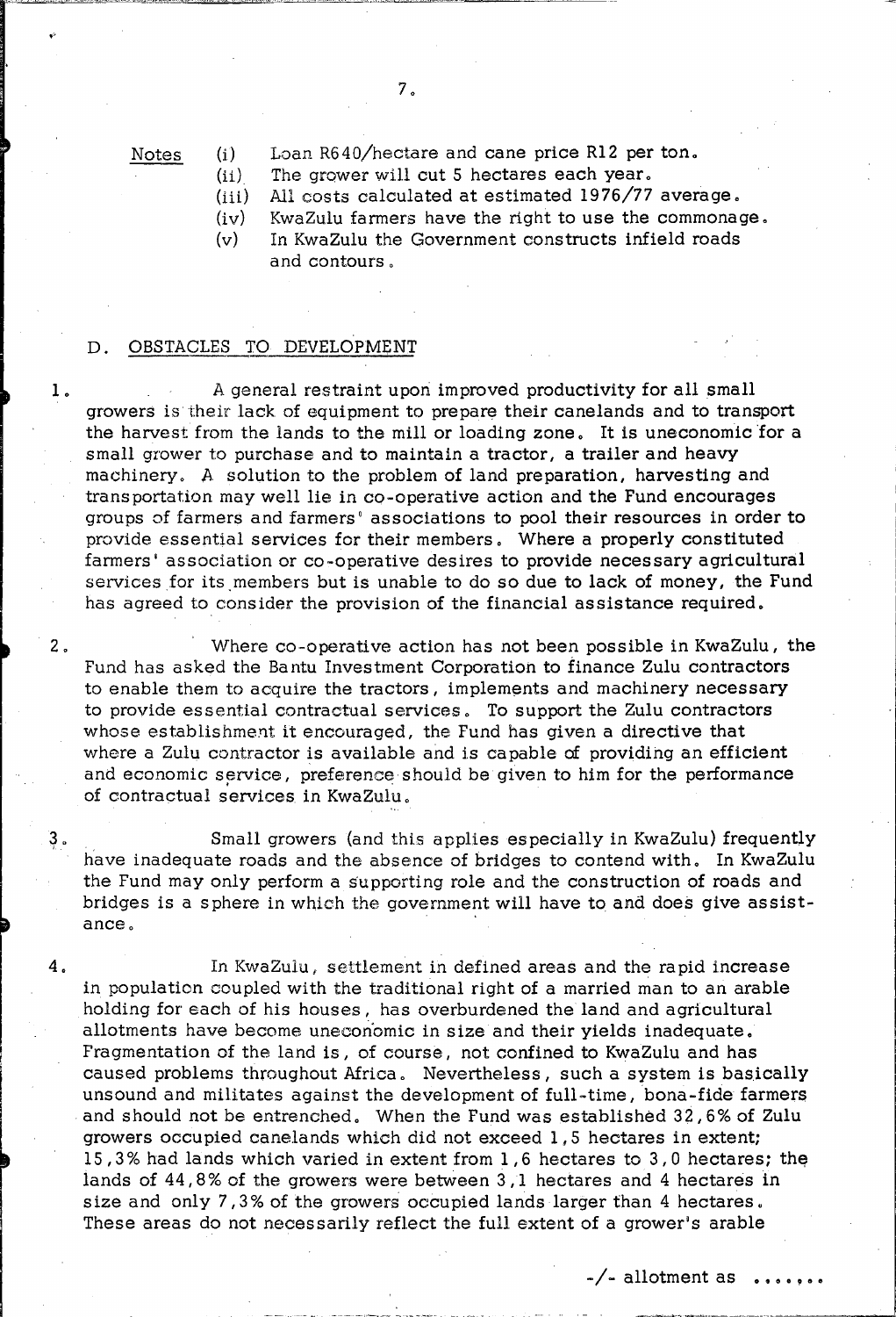allotment as many peasant farmers have a small patch of land under maize, beans and/or madumbis(a root crop). As the Fund's policy is to assist in the establishment of full time farmers on viable land units, it issued a directive that where an applicant for financial assistance has a small allotment and uses it merely to augment his income from his permanent profession, occupation or employment, his 'application should (in the absence of exceptional circumstances) not be granted. The KwaZulu Department of Agriculture and Forestry supports this policy and is itself endeavouring gradually to establish larger land units by augmenting the existing allotments of good farmers and, in the case of new development, by allotting larger lands. The Fund's main objective in KwaZulu is to assist the KwaZulu.Government to establish confident, self-reliant, full-time farmers on viable land units with security of tenure who are able to make a good living from the land and who do not have to supplement their incomes by working in the towns and industrial areas. If full-time farmers are to be established, the disparity between the income of the farmer and the earnings of the worker in commerce and industry must be eliminated. This means that the farmer must have a land unit which is large enough to provide such an income. The extent of an economic unit will vary from area to area but in present circumstances in an average locality in the cane belt 10 hectares would probably constitute a viable unit bearing in mind that a peasant farmer in a tribal area also has the right to use the commonage for his livestock.

f>. A system has arisen in Africa in which those who occupy large parts of the land seek and obtain much of their living elsewhere. A majority of employees in commerce and industry and other urban occupations are migrant males who have rights to and retain an ihterestin the tribal areas. The migrant labourer cannot and, indeed, does not have to be a good farmer. The migration takes a disproportionate number of the most able-'bodied and active men from the tribal areas leaving behind a largely consumer population. The social problems that result from the system of migratory labour are too well known to require repetition. But, from the agricultural point of view, there are as pects which are often overlooked; a serious handicap is the brain drain from agriculture and the fact that very few young men enter the agricultural sector. The Fund does not know what percentage of his earnings a migrant worker sends home but, from discussions with workers themselves and with their families and with extension officers, it is a fair conclusion that remittances are rarely more than just enough for the maintenance of the family at home and that there is insufficient to provide working capital for agriculture such as the purchase of fertilisers.

Migratory labour is inseparable from rural land tenure and usage. A satisfactory alternative to the system of migratory labour should be found. Those who have to work in the urban and industrial areas should have their homes there and sever their ties with the land. Then it may be pos sible to establish an urban community with loyalty to their towns. In the rural areas the objective should be to establish bona fide farmers with security of tenure who. do not have to supplement their incomes by working in the cities and in··the industrial areas.

6,

7.

If it is essential for the economic future of KwaZulu to introduce a farming system where productivity is high, then it is necessary to change from traditional agricultural practices'to modern agricultural methods 'and to encourage

 $-\sqrt{2}$  capital investment  $\ldots$ 

"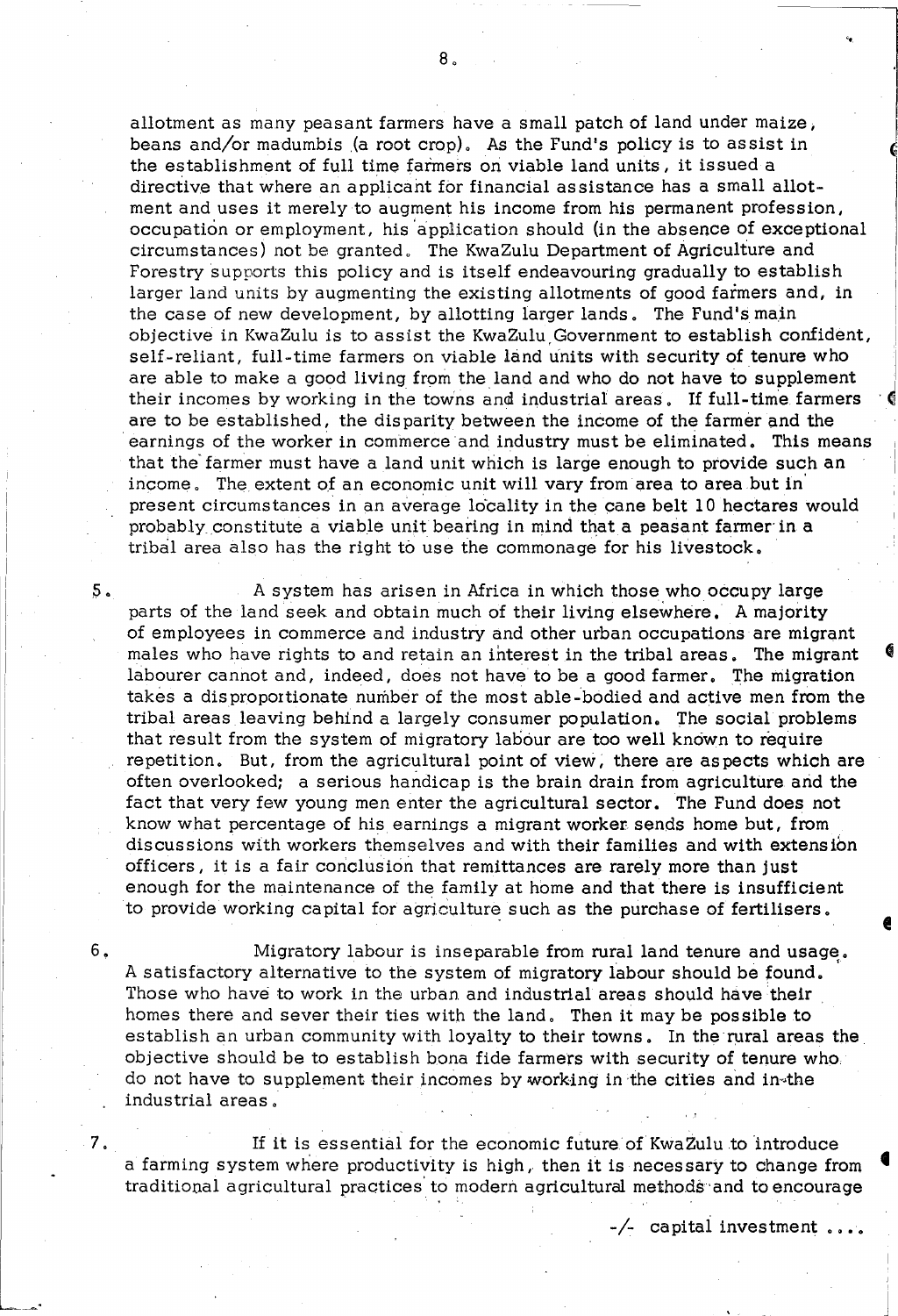capital investment in the agricultural industry. This cannot be expected unless the farmer has a viable land unit and security of tenure: viable land units, security of tenure and capital investment imply the introduction of freehold tenure in KwaZulu or, at the least, occupation on long lease.

8. A change from the traditional system of land tenure to one based on the ownership of viable units on freehold conditions of tenure could only be introduced at the present time on a small scale but would probably be feasible on farms purchased by the South African Bantu Trust for inclusion in KwaZulu. The reason for this statement is that the introduction of freehold tenure (or long lease) on a large scale could necessitate large scale·resettlement from rural areas and, unless work opportunities are provided for the people displaced from the land; a very serious social problem would be created.

9. A number of other objections to freehold tenure have been expressed. It has been stated that the grant of land under freehold title will undermine the institution of chieftainship. While there is an element of truth in this, it is not the whole truth because the system whereby a chief is used as an instrument of the administration has already involved him in difficult situations. The chief's dilemma is that he must serve two masters the government and his own tribesmen. Some Mricans already give support to the popular, nationalistic leader in preference to the chief and the institution,of a system of freehold tenure'should not make a chief's position less secure. On the other hand, it may remove him from a field in which his position is often difficult and embarrassing. In any case, land administration is not 'the only basis for the institution of chieftainship.

Freehold tenure implies the right to buy and sell and it has been said that some individuals will then acquire more land at the expense of those who are inefficient farmers and that the rich will get richer and the poor will get poorer. The statement that "there is no surer way of depriving a peasant of his·land than to give him title to it" may be true. However, the growth of a class of land barons could be prevented by legislation and by administrative action.

A proposal to change from the traditional system of land tenure to one based on the ownership' of viable land units on freehold conditions of tenure could develop into a political issue and is unlikely to be acceptable to some Mrican leaders . They are often critical of western patterns and values and a society based on competition. They frequently maintain that the land belongs to the Nation and consequently favour a form of communalism although, at the most, a system of long lease may be acceptable. In these circumstances an alternative to freehold tenure should be investigated.

12.

10.

11.

I •<br>•<br>•

> There are other ways of introducing a farming system for the small farmer where productivity is high and which have a co-operative or communal basis. These do not have to follow exactly the patterns for communes or co-operatives established elsewhere and can be varied to suit local circumstances. Phase 1 of the Fund's programme (the provision of lowinterest credit to individual farmers coupled with facilities for education and

-/- training) is,  $\dots\dots$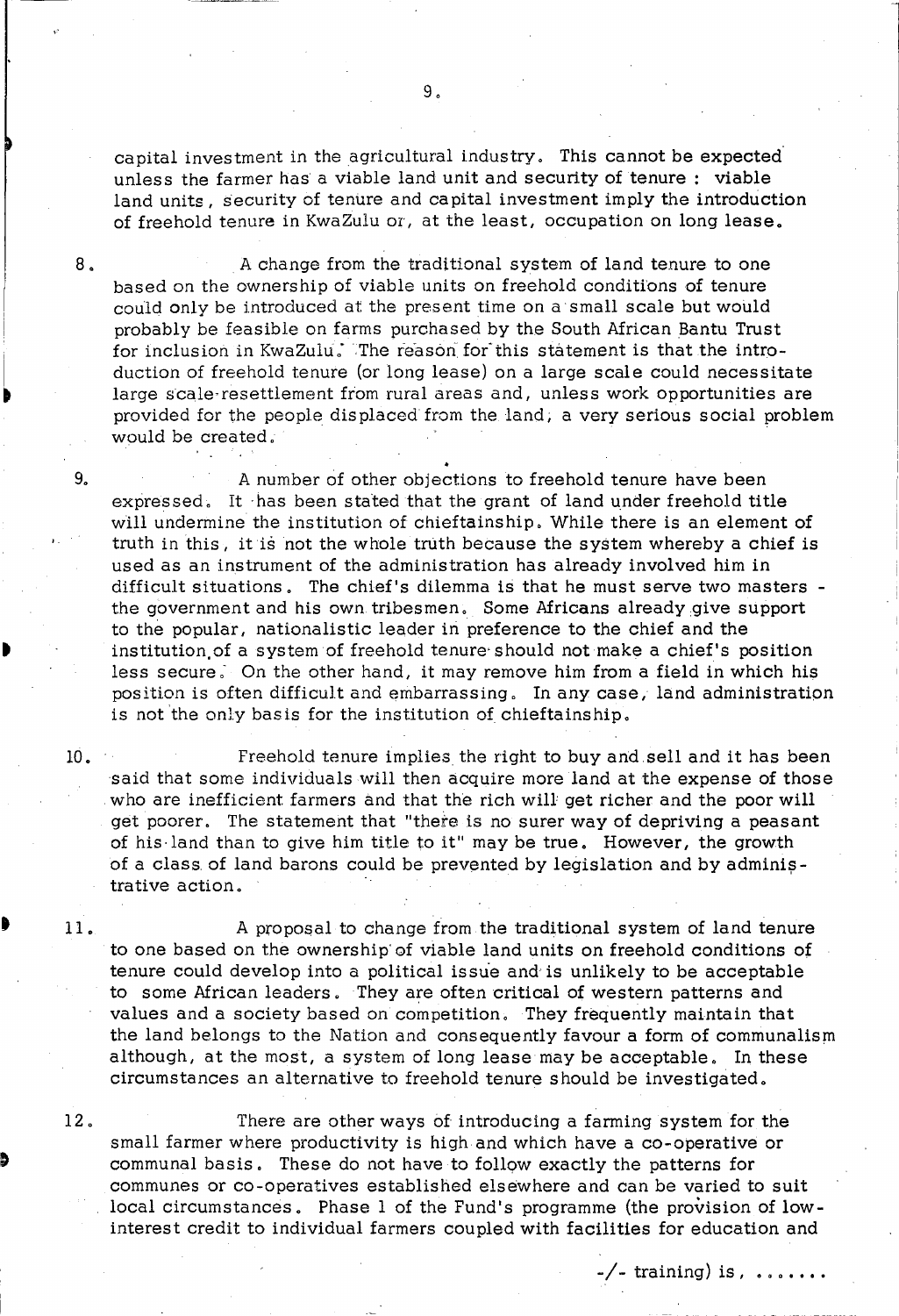training) is, from its very nature, a slow process and cannot make a dramatic and instantaneous contribution to the economy. Phase 2 was conceived to encourage co~operative agriculture and to accelerate development. Phase 2 is a programme to provide the finance for the establishment on large unpopulated or thinly populated tracts of land, of agricultural settlements of full-time, viable farmers who occupy their own homes and their own arable lands and who have their own livestock and light farm implements but where trans portation, heavy machinery, settlement infra-structure, communal services and community social facilities will be managed by the settlers co-operatively. In view of the pressure on the Fund's resources, advances to finance Phase 2 development will be obtained from the South African Sugar Association's Development Fund op a short-term, low-interest  $(3\% p,a.)$  loan basis repayable from the proceeds of a project's first cane crop. In proposing the establishment of such settlements of fulltime farmers under Phase 2, it was envisaged that settlers selected for projects would be employed in the process of development as labourers at industrial rates of pay and that they would receive simultaneous training and instruction in sugarcane husbandry. Suitable blocks of land totalling  $\frac{1}{4}$  17 850 hectares would appear to be available for this purpose in KwaZulu and the KwaZulu Department of Agriculture and Forestry has accepted the proposals in principle but requires each project to be submitted for separate consideration.

13. Incidentally, the Fund contemplated an agro/industrial project for approximately 30 000 hectares of high potential cane land on the Makatini Flats in Northern Zululand on the basis of sugarcane farming and the manufacture of sugar. The proposals envisaged a partnership between the Zulu Development Corporation and a selected miller to be sponsored by the Government of KwaZulu and the South African Sugar Association in which the mill would be allocated a nucleus estate (say 4 000 hectares) to ensure the minimum economic "throughput" and the balance of the land would be allotted on a viable entity basis to Zulu sugarcane farmers,' these farmers to share in the profits of the enterprise in proportion to their deliveries of cane to the mill. In this project, the Fund would act only as a catalyst. When the Fund ascertained that an extranebus organisation was involved in a feasibility study in the area, it shelved its proposals.

14. "Imposed decisions" is frequently given as an obstacle to development. The Fund has not had experience of this aspect in the two years of its existence but it is generally true that development programmes for rural communities have succeeded only where they have been successful in arousing a public sense of responsibility - only where the community has associated itself with the action taken. Technical know-how without social knowledge is unlikely to achieve development in a tribal area and it seems clear that a different and a more sensitive approach by administrators may be necessary. It has been sqid that the economic philosophy in developing areas should be to leave decision-making to the private sector and a government should playa supporting role by providing the infra-structure and social services. While one does not doubt the bona fides of the public sector and the ability and the dedication of many public servants, the public sector does not have the staff, the structure, the flexibility and the research facilities to carry out meaningful development within a short time without. the active

 $-\sqrt{-}$  assistance and  $\ldots$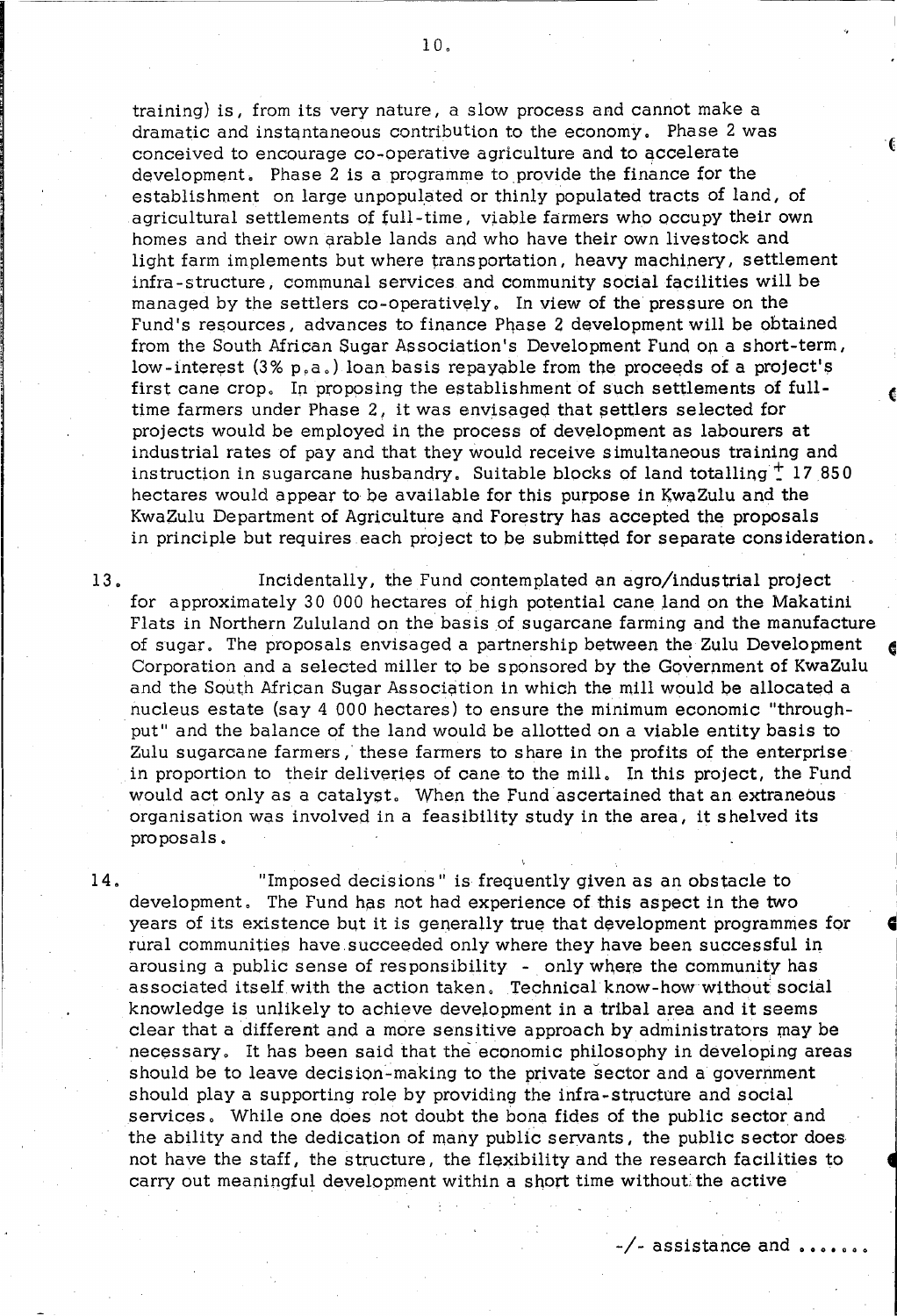assistance and participation of the private sector and the universities.

15.

The question has been asked whether conservatism in the tribal areas is not an obstacle to development. The Fund's answer is that it has not experienced any resistance to change from Zulu farmers. It is not obligatory for any grower to ask for aid and the Fund's contact would consequently be with those people who desire and are prepared to participate in development and, of course, people absorb change to the extent to which they participate in it. In any case, the majority of Blacks are today dependent upon a Western economy: they have had to and are prepared to learn and to perform new skills and to conform to new conditions.

16. Some Indian growers have problems which do not apply to other small farmers: land available to Indians is so limited that it has a scarcity value and it is not unusual for an Indian to pay an excessive amount for cane land. Many raise a bond on the land to pay the purchase price. Interest and redemption payments absorb so much of his income that the landowner is left with little working capital. In many cases the Fund has made ratoon management loans (working capital) limited to R15 0 per hectare for fertilisers and weedicides available to these growers.

Small Indian growers experience labour problems. They allege that they have difficulty in employing a stable labour force because they cannot provide adequate accommodation and they consequently rely upon casual workers whom they hire on a daily basis.

19. Special circumstances applied to the Mangete growers. Their lands were known originally as the Dunn Grant and later as the Dunn Reserve, upon which the descendants of John Dunn, a White settler who intermarried with the Zulu people, are settled. The Mangete area was a Scheduled Bantu Area and the Mangete people felt that their future was insecure. The result of the atmos phere of instability was a drain of young people from the region. The situation was aggravated by an influx of squatters. However, the area was excised from the Scheduled Bantu Area by Proclamation No. 118 of 1974 and the government will compensate and resettle the squatters and will fence the boundaries of the area. The development of the Mangete area may be retarded pending decisions on land claims. Nevertheless, the Fund has not withheld assistance from those Mangete growers who qualified for it.

17.

19. Finally, the Fund itself may have a financial problem at some time in the not too distant future. Its development programmes co-incided with a period of rapid inflation. When the Fund was created the cost of new development and the re-establishment of canelands was approximately R300 per hectare and Rl06 per hectare was then sufficient to meet the charges for fertilisers and weedicides for ratoon management. The Fund's programme' was designed on the basis of these costs. New development now costs over R600 per hectare and ratoon management has risen to R150 per hectare. The real value of the Fund has consequently decreased in proportion to the escalation in costs. To meet the demands which future development will make upon it, it may become desirable for the Fund to seek financial support outside the sugar industry.

-/- E. CONCLUSION.